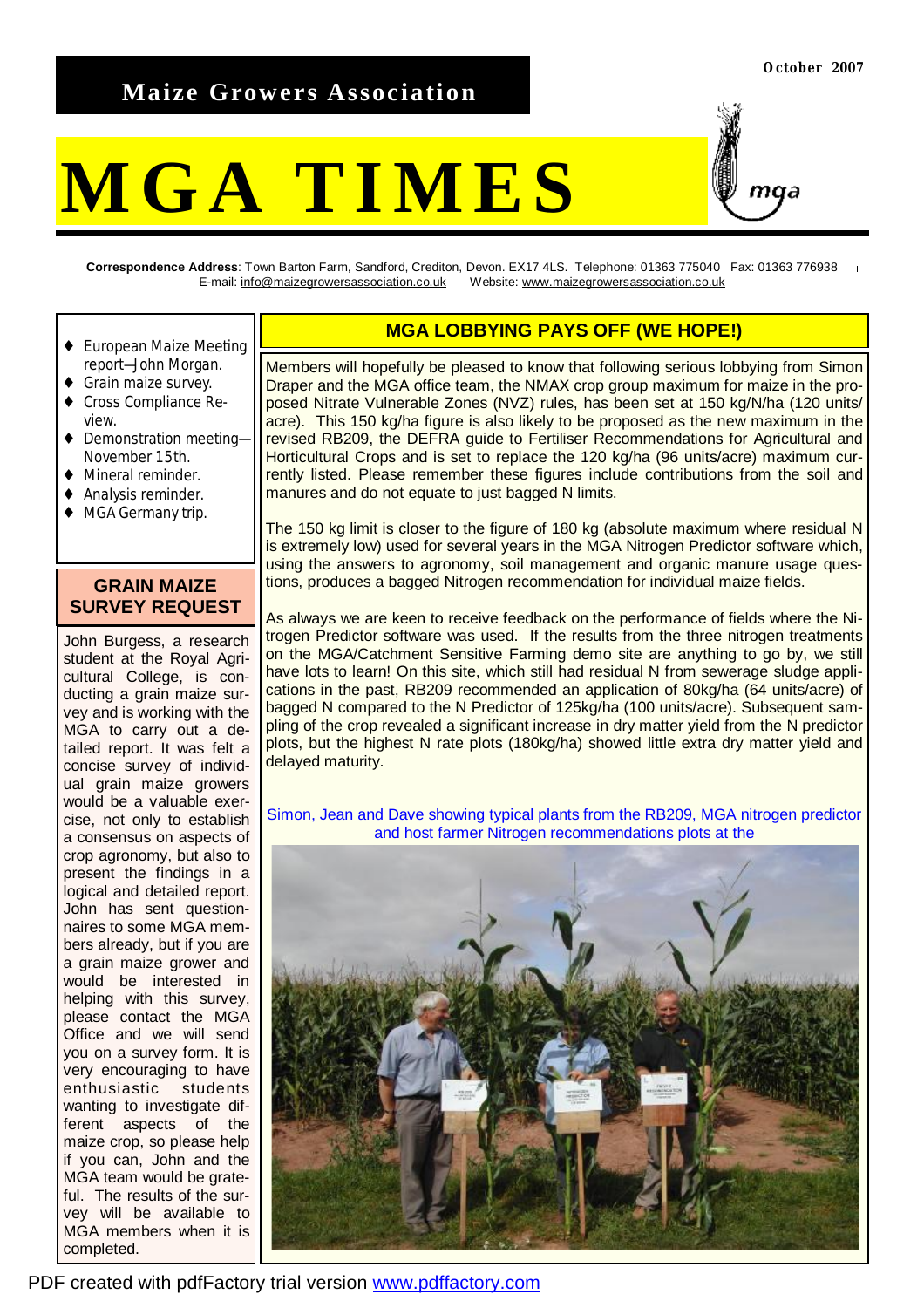#### **MGA TIMES Page 2**

#### **CHOP LENGTH – ALTERING IT IS NOT THAT DIFFICULT!**

Members attending the September demo site meeting in Exeter, were treated to an excellent summary of the maize forage chop length options on a Class forager, by someone who has harvested many acres, including that at Town Barton. Jamie Hyde from Machinery dealers Hamblys, who has since moved on from driving foragers to selling them, talked through the options available to drivers for adjusting silage chop lengths to the farmers requirement.

Mr Hyde explained to those present that there is a fixed optimum cutting drum speed the forager needs to work at to ensure efficient work. He went on to explain that chop length is altered by adjusting the speed at which the crop is fed onto the blades via the header of the forager. The slower the feed into the blades, the longer the chop and



visa versa. The gearing options to alter the feed speed were discussed and demonstrated, as was the only other option to increase chop length, that being the fitting of half blades to the cutting drum. While adjusting the gears to alter feed speed appeared to be very simple, the fitting of alternative blades is obviously a much bigger job. Jamie also warned that too fast a work rate at harvest may mean too much crop passes through the cracker rollers undamaged.

### **MGA GERMANY TOUR 2007**

Arrangements are well under way for our MGA Trip to Germany. The theme of the study tour is biogas production and utilisation. The dates for the trip are from 3rd—5th December and the itinerary with booking slip is enclosed with this mailing.

The tour includes visits to on farm biogas plants, a Research Institute and a guided tour of Munich.

At the moment we have 18 delegates booked in, so if anyone else is interested, could they please return the booking slip ASAP as flights and Hotel rooms need to be booked.



#### **CROSS COMPLIANCE SOIL PROTECTION REVIEW – HAVE YOU UPDATED YOURS?**

Members will no doubt recall completing your Soil Protection Review as part of your Cross Compliance requirements during 2006. During 2007 you need to stick to the commitments made in that review AND review the review! Yes, you need to note down the soil problems that have occurred on your farm during 2007 and come up with actions that you believe will reduce the likelihood of repeated problems in 2008.

The review, to be found on pages 33 and 34 of your green soil protection review booklet, asks you to tick a yes or no box when answering the question.

#### **Have you had the following problems in 2007?:-**

- Low soil organic matter  $-$  as indicated by soils that cap and slump easily or are difficult to cultivate?
- Compaction due to cultivations?
- Damage due to other mechanical operations on wet ground?
- Runoff or water erosion from arable land?
- Runoff or water erosion from grassland?
- Wind erosion?
- Poaching of soil by livestock?
- Any other issues of note?

If your answer is yes to any of the above you are then asked to identify which blocks of land the problems occurred on and what you intend to do differently in 2008.

Pretty self explanatory but a cross compliance breach if not completed by 31<sup>st</sup> December 2007.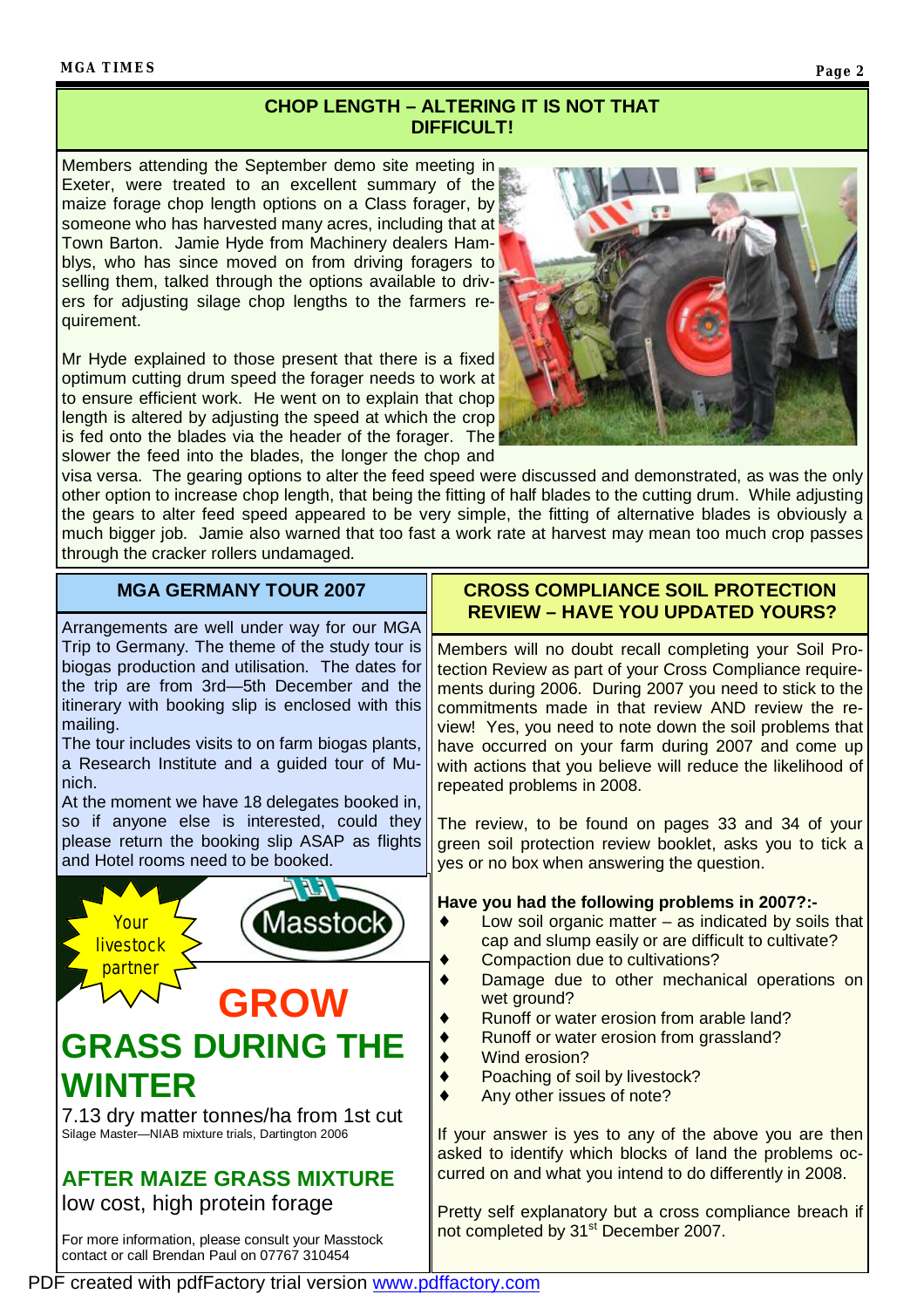#### **MGA TIMES Page 3**

#### **GRAIN MAIZE HARVEST GUIDE SILAGE ANALYSIS**

The interest in grain maize continues to grow especially as the £10 – 25/tonne premium over wheat continues to exist, even with the current high prices.

With this in mind it seems timely to review our guide to grain maize harvest notes.

#### **When to harvest?**

The leaves covering the cob, shortening days and cooling weather, mean that the moisture content of maize grain rarely drops below 30% in the field. With this fact in mind, most growers target this moisture level at harvest and either dry



down the crop to a safe storage moisture level  $(14 - 16%)$  the same as for other grains, or crimp the wet crop. In the absence of grain meters capable of testing moisture contents of 30% or above, the best method of assessing grain dry matter is the oven/ microwave test. Grain is dried down and the difference between the dry weight and wet weight is divided by wet weight and the result multiplied by 100.

Wet Weight

Wet Weight—Dry Weight  $X$  100 = Grain moisture content (%)

A simpler, field assessment can be attempted, by gripping a peeled cob between two hands and twisting. If the grain 'rattles' then it is ready for harvest.

In general, grain maize is usually ready for harvest between 3 and 6 weeks later than maize harvested for silage, so expect to be out in November this year as a result of the long growing season.

#### **Harvest**

Maize cobs are harvested using a conventional combine harvester. While some have tried to harvest with a standard header, the vast majority of grain maize is now cut with purpose build maize 'stripper' machines.

Rollers within the header strip the cobs from the stalks. Cobs then enter and pass through the combine in a similar manner to other grains/pulses. Stalks are either left whole in the field or increasingly are cut and spread by blades fitted below the strippers on the maize headers. The ability to take grain to a headland based trailer, alongside the fact that the combine is travelling on a mat of chopped maize stalks, is claimed to reduce the risk of soil structure damage.

#### **Storage**

Maize grain with 30% moisture content will need treatment if it is to remain in top quality until feed out. Drying has proved difficult and expensive and has, along with the lack of suitable varieties, been the main limiting factor on grain maize growing in the UK for many years. While drying technology improves, following imports of suitable equipment from more experienced grain maize growing countries, the cost at approx £15/ tonne, before the recent hikes in fuel prices, is likely to limit the amount of grain drying that goes on. The majority of grain maize is currently stored as a crimped product. Maize is crimped via a high output tractor mounted roller mill, through which a specialist additive, (most commonly a blend of organic acids) is added. The treated maize is clamped in a similar manner to silage and fed out as any other moist feed.

**For those keen to learn more about grain maize and hopefully see harvesting and** 

**crimping live! please come along to the fourth of the Demo site events at the MGA/Catchment Sensitive Farming meeting on 15th November. The meeting will start at 10.30 am at Clyst St. Mary Village Hall. After lunch we will go to the site next to the M5 at Junction 29 and see some practical demonstrations of harvesting and crimping. Drying options will also be discussed. Please phone the office for more details. 01363 775040**



The MGA, in conjunction with NRM Laboratories, are offering a discounted silage analysis service again this year. The price includes sample kits and first class postage service, so results are received promptly. Please give Jean a ring on **01363 775040** and she will send on the sample pack right away.

#### **MGA MINERALS**

For those members who require a no nonsense mineral for feeding to Dairy or Growing cattle on maize based diets, then you need look no further than the MGA range of minerals, specifically formulated to balance these rations. The most popular product is the MGA SU-PERSPEC 200, originally formulated by Gordon Newman and subsequently updated by Chris Savery and the team at Mole Valley Farmers. To complement this product, there are also Dry Cow, youngstock and grazing minerals available.

For full product specification and prices, please contact the office on **01363 775040**, or order directly from Mole Valley on **01278 444829.** 

For those members already using these products, the prices have gone up by £15 - £20/ tonne, but rest assured this is only due to an increase in ingredient prices and not on the margin of the MGA or MVF.